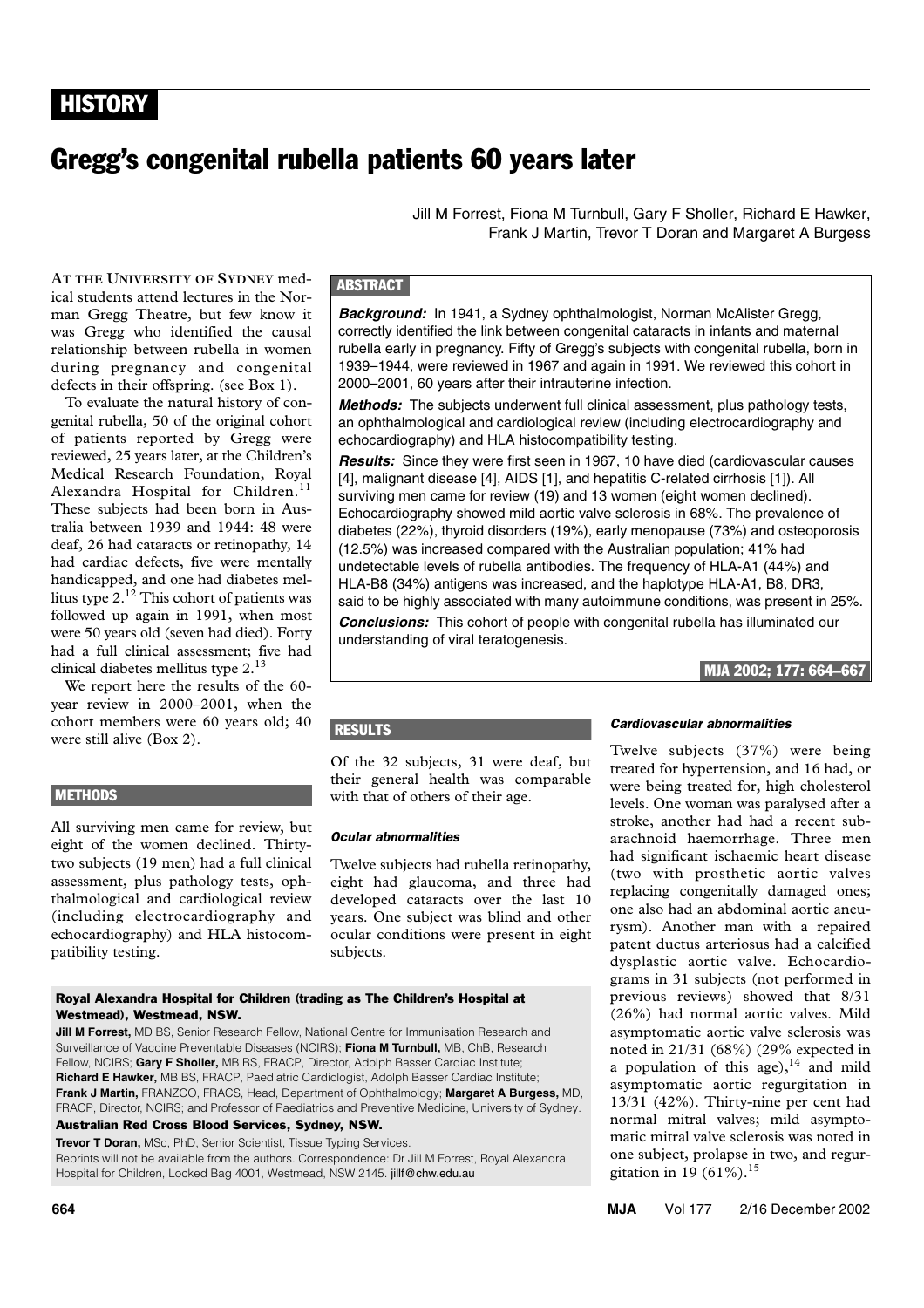#### 1: Norman McAlister Gregg, rubella and congenital defects

In 1940–1941, an epidemic of German measles swept through army training camps in Australia, and many young men carried the infection home on leave. In early 1941, a 50-year-old Sydney ophthalmologist, Norman McAlister Gregg, wondered why he was seeing more infants than usual with congenital cataracts. Listening to the young mothers, and consulting with colleagues in New South Wales and Victoria, Gregg identified 78 infants with congenital cataracts, 68 of whose mothers reported having rubella (German measles) early in pregnancy or just before they knew they were pregnant. Many infants also had congenital heart conditions; in fact, by the time Gregg reported his findings in October 1941, 15 had died.<sup>1</sup> Gregg's suggestion that rubella played a causal role — 20 years before the rubella virus was identified - was revolutionarv<sup>2,3</sup> at a time when the

placenta was considered an absolute barrier to infectious agents. But others, particularly Charles Swan and his colleagues in Adelaide,4 described additional defects such as deafness in these children; Aileen Mitchell described an unusual pigmentary retinopathy;<sup>1</sup> and

pathologist Douglas Reye found characteristic intimal proliferation in arterial lesions at autopsy.1,5,6

The NSW Director-General of Public Health set up a committee, chaired by Gregg, which subsequently identified a large cohort of Australian children with congenital rubella.<sup>7</sup> Then, in 1951, Oliver Lancaster's elegant description of epidemics of deafness (back to 1879), nine months after outbreaks of rubella infection in Australia, demonstrated that congenital rubella had occurred, but had been unrecognised in the years before 1941.<sup>8</sup>

Once the virus was identified in 1962, and serological tests were

## *Endocrine abnormalities*

Diabetes mellitus type 2 was present in seven subjects (22%); the expected prevalence in Australia is  $13.1\%$ :<sup>16</sup> two of the three requiring insulin therapy had diabetic retinopathy and elevated levels of glutamic acid decarboxylase (GAD) antibodies and insulin autoantibodies (IAAs), one required oral medication, and in three their condition was controlled by diet. Another woman had very high levels of both GAD antibodies and IAAs. Two subjects had hypothyroidism, four had abnormal thyroid function tests, and one had had thyroid and parathyroid adenomas. Early menopause (before 50 years) was reported by 8 of 11 women: in three this occurred before 38 years. Four women (two with early menopause) were receiving treatment for osteoporosis.

#### *Immunological abnormalities*

Thirteen of the 32 subjects (41%) were rubella antibody (ELISA) negative

(< 5 IU/mL). Overall, there were no significant changes in rubella antibody levels in these 32 subjects between 25 and 50 years of age, but by the sixth decade the proportion with negative levels had risen from 25% to 41%. (Direct comparability of serological tests over 35 years was not possible.) One subject had had absent levels of immunoglobulin A for 35 years. Despite other minor non-significant variations in immunoglobulin levels at this review, no subject had clinical problems related to this.<sup>13,17</sup>

HLA testing showed increased frequencies of HLA-A1 (44% v 35%) and HLA-B8 (34% v 27%) antigens,  $^{18}$  and of the haplotype HLA-A1, B8, DR3  $(25\% \text{ v } 4\% - 6\%)$ , compared with the general population. This haplotype, said to be highly associated with many autoimmune conditions, was present in one subject with hypothyroidism and two subjects with diabetes, and in the patient with elevated GAD and IAA.<sup>19</sup>

developed, it was realised that the prenatally acquired rubella virus was not only teratogenic, but also caused chronic fetal infection, often persisting after birth and able to be transmitted from infants to their carers. It was already known that multiple defects followed first-trimester or preconceptual infection, while early secondtrimester infection tended to cause only deafness. The postnatal development of cataracts, pulmonary artery stenosis, retinopathy and deafness indicated that the continuing presence of the virus could cause further damage.

The worldwide 1964 rubella pandemic highlighted additional features: low birthweight, neonatal thrombocytopenia, hepatosplenomegaly, myocarditis, osteitis, hypospadias, interstitial pneumonitis, meningoencephalitis, cerebral calcification, dental defects, and widespread obstructive arterial lesions. Failure to thrive during the first year of life often resolved as children ceased to shed virus in urine and nasal secretions, usually by 12 months of age, although some remained actively infected for up to 3 years, and rubella

virus was isolated from the urine of a 29-year-old woman with congenital rubella during an intercurrent infection.<sup>9</sup>

Immunological hints were tantalising: actively infected children shed virus despite high circulating antibody levels; diminished responses to immunisation with diphtheria and tetanus toxoids and polio vaccine suggested some degree of B and T cell tolerance;<sup>10</sup> and late-onset (3–12 months) rash and pneumonitis were described. In children whose rubella antibody levels had declined or disappeared after 2 years of age, failure to respond serologically to rubella vaccine was considered a useful diagnostic aid for congenital rubella.

> These HLA prevalences were noted in earlier reviews $18$  — their association with an increased susceptibility to congenital rubella could only be proven by study of newborns with congenital rubella.

#### *Social factors*

By their 60-year visit, only eight subjects (including the one blind woman) were still working. Many had retired early, or were on pensions; nine had never married. Many knew one another from their years in deaf schools and classes (Box 3). As a group they had provided their children with better occupational/educational opportunities than they themselves had enjoyed. Although they had coped with their disabilities much better than predicted, they expressed satisfaction that rubella vaccination means that today's young Australians do not have to cope with the problems they had to overcome.



*Sir William Dargie (reproduced with kind permission of Miss Sheila Gregg).*